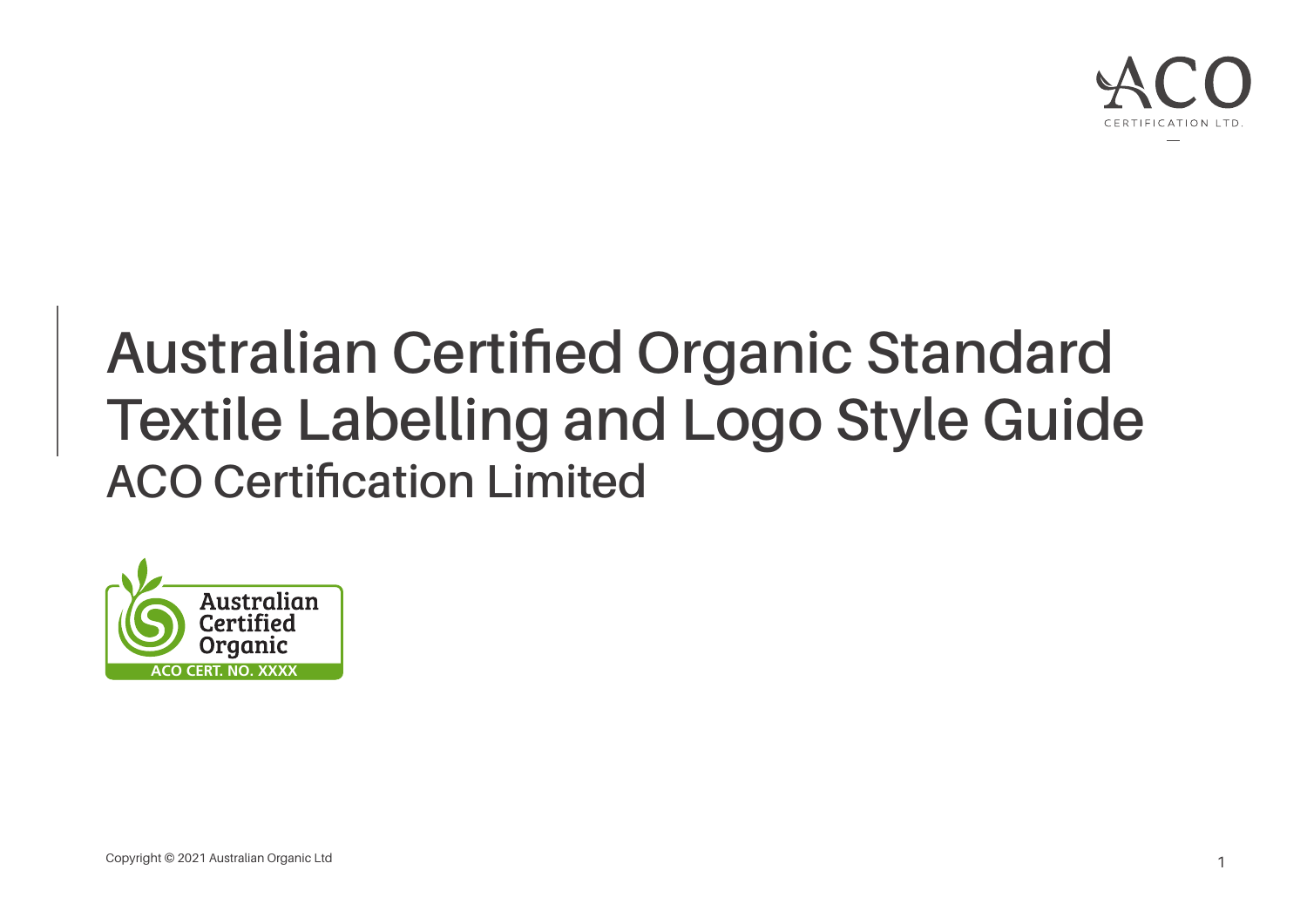

### **Approval steps for use of your logos**

**STEP 1** - For Certified organic Operators, request your certification logo from ACO Certification Ltd (ACOCL). Use of the bud logo requires audit, certification and licensing via a recognised Certifying body (CB). You cannot download and use other unverified versions of the ACO logo.

**STEP 2** - Read the ACOCL Labelling and Logo Style Guide.

**STEP 3** - When received, the logo can then be inserted into the draft artwork/labelling.



**STEP 4** - Once you have finalised the draft artwork/ labelling submit to ACOCL for review and approval.

**STEP 5** - ACOCL will review the artwork/ labelling for compliance and if compliant, provide a letter of approval.

**STEP 6** - Once the labels have been approved by the ACOCL office they can be printed.

**NOTE: Re-assessment may be necessary each time labels/ marketing materials are updated. This is to be verified by ACO Certification Limited.**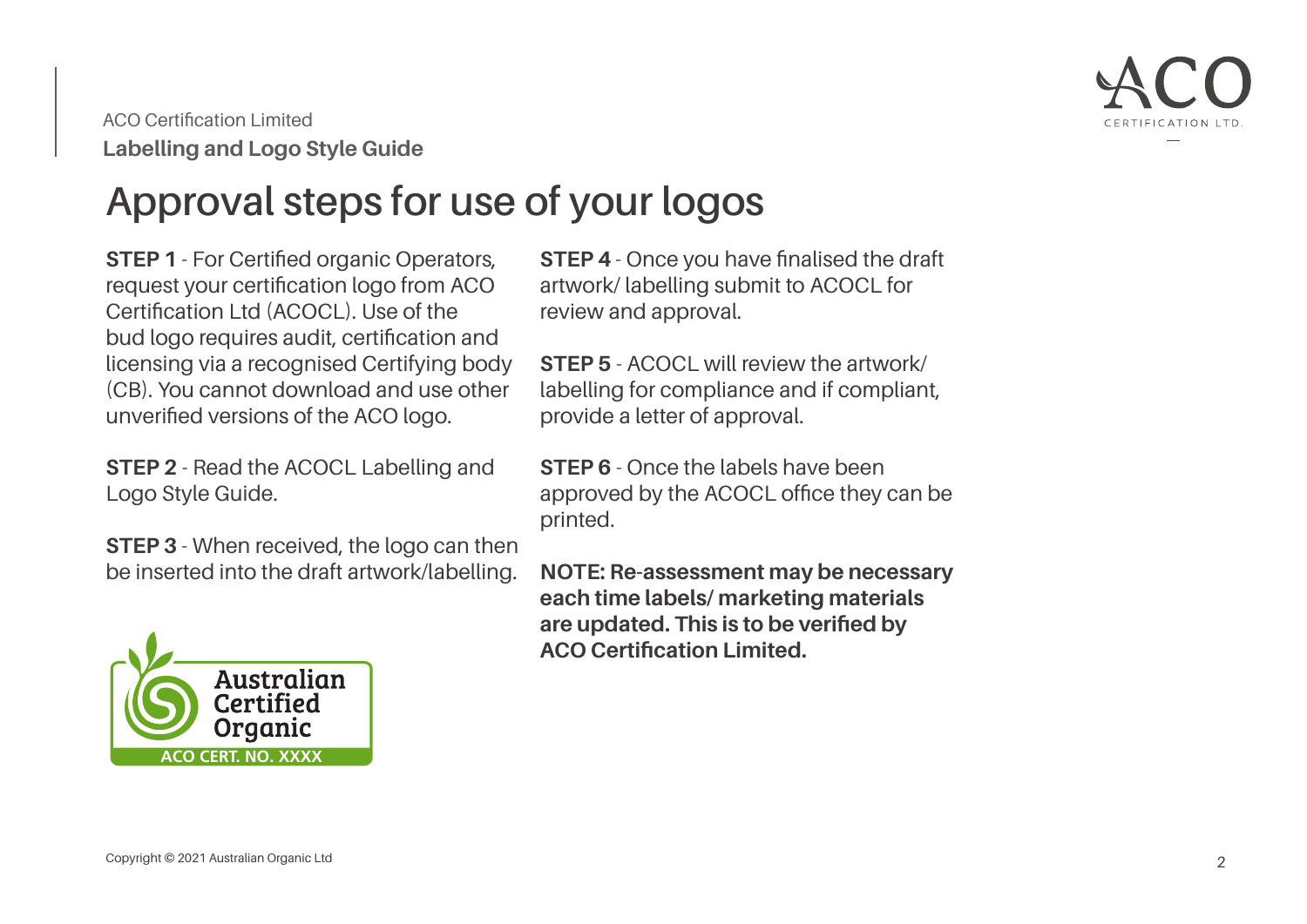

### **Australian Certified Organic Standard**

#### **3.5 LABELLING, PACKAGING, MARKETING SPECIFICATIONS**

3.5.1 All products, raw or processed, marketed as certified organic shall include the following details on all packaging bound for retail sale:

- The name of the product or a description of the compound feeding stuff (ingredients list);
- Appropriate reference to certification (e.g., Organic, Organic in conversion, etc.);
- Certification Body name, certification number, and relevant Bud logo;
- Name and address and/or registered mark of the certified operator or owner of the product and/or label as required by law.

3.5.2 Failure to maintain compliant labelling and receive written confirmation from the CB as to the acceptability of such labels may result in mandatory removal from the marketplace of all product that is deemed to not comply with this Standard or that fails to achieve approval of the CB. A copy of all labels bearing market reference to organic products shall be kept on file by the CB and it is the responsibility of the operator to ensure that all current labels are sent to the CB.

3.5.4 The label for in conversion products shall be clearly distinguishable from the label for organic products. The Bud logo for in conversion products is clearly distinguishable from the Bud logo for certified organic products. Labelling reference to in conversion status of the product must be the same size, font and colour as the words "Organic" or "Biodynamic" on the packaging. Single agricultural ingredient items may be sold as "In Conversion to Organic".

3.5.5 Packaging used shall be designed to maintain the authenticity of the certified product and shall not include used, disposable containers,

except where allowed by law and where rendered as new through allowable sanitation and sterilisation processes. Packaging shall be selected by the operator with regard to the environmental impacts of the production, consumption, use and disposal of such packaging, and exclude ozone depleting substances.

3.5.8 Whilst certified organic products shall be GMO free, claims as to the GE- or GMO-free status of organic products for sale shall conform to relevant regulatory requirements for labelling, and shall be verified by the operator.

3.5.9 Whilst certified organic products shall be GMO free, claims as to the GE- or GMO-free status of organic products for sale shall conform to relevant regulatory requirements for labelling, and shall be verified by the operator.

3.5.10 No claims may be made as to the chemical-residue-free status of organic products for sale, except where this can be verified by the operator. No claim shall be made on the label or advertising material that suggests to the purchaser that the certified organic status of the product constitutes a guarantee of superior organoleptic, nutritional or salubrious quality.

#### **NOTE: Exceptions to labelling requirements shall require confirmation in writing by the CB as acceptable prior to market release. The CB maintains a file of existing formats for logo and name use.**

**NOTE: The ACO Certified/Australian Certified Organic logo cannot be used on products with less than 70% (mass excluding accessories) certified 'organic' or 'in conversion to organic' natural fibre.**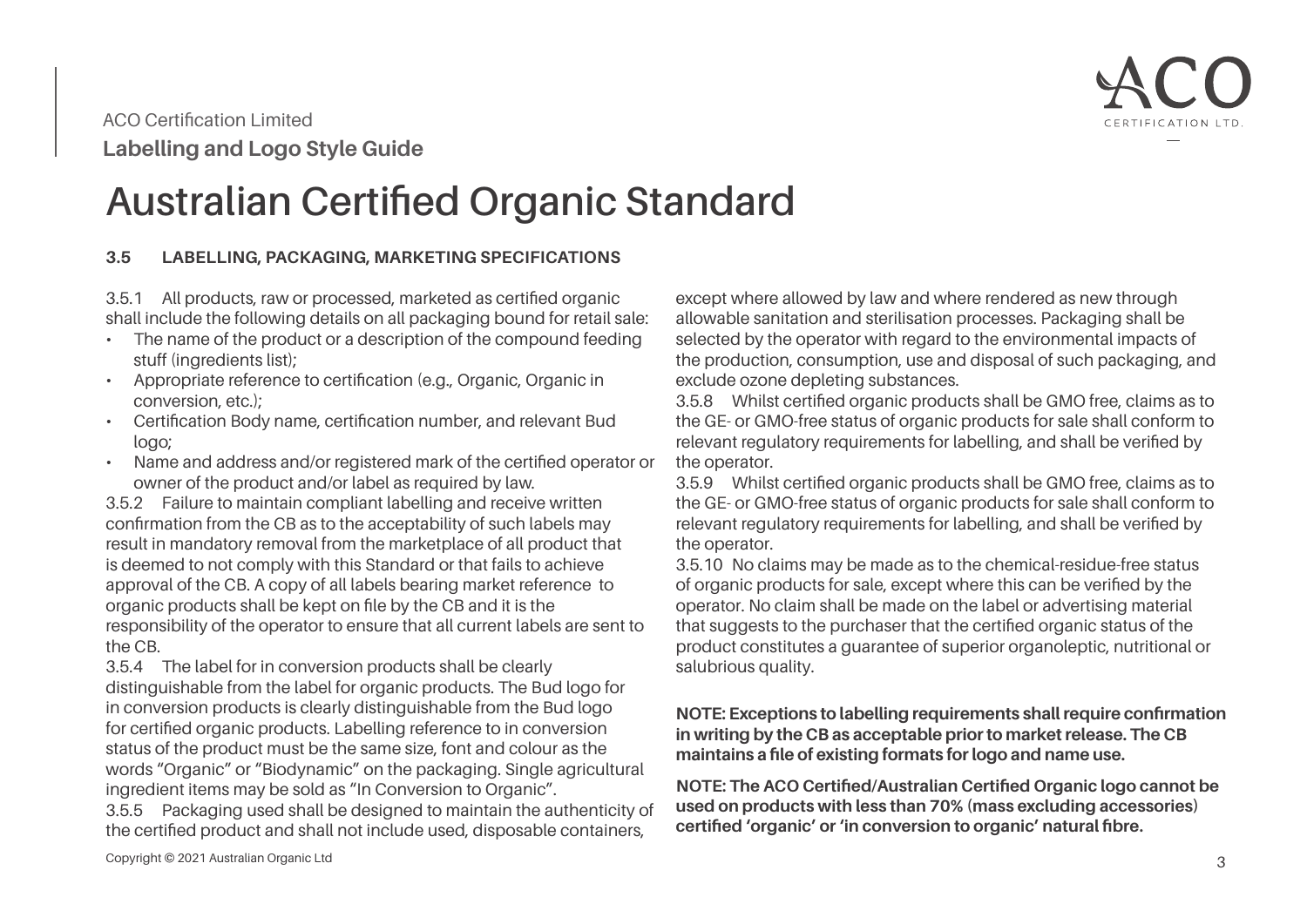

### **Australian Certified Organic Standard**

#### **MARKETING CLAIMS AND LABELS**

#### **Product composition**

10.1.1 All natural fibre components used must be certified organic or organic in conversion.

10.1.2 All additional fibre components used to prepare finished textile products must be listed within Annex 1 of this standard.

10.1.3 All colourants and textile auxiliaries used to prepare finished textile products must be approved under a recognised organic textile standard.

10.1.4 All accessories used to prepare finished textile products must be approved under a recognised organic textile standard.

10.1.5 Processing methods used in the preparation of finished textile products shall be biological, physical and/or mechanical in nature. 10.1.6 Onus is on the certified operator to ensure their products consist of the highest percentage organic natural fibre possible.

#### **Additional requirements for specific product categories**

10.1.7 Textiles that come into direct contact with food must be 100% certified organic natural fibre. No printing is allowed on the food side to prevent risk of chemical transfer through material into food.

10.1.8 Food contact textiles and personal care textiles must be totally chlorine free.

10.1.9 Physically invasive products and clinically invasive products must be composed of a minimum of 95% certified organic natural fibre. 10.1.10 Topical products may contain additional fibre components (up to a total of 30%) when required for commercial reasons. In such cases, applications supported by relevant technical documentation will be considered by the CB.

#### **Labelling requirements**

10.1.11 Except where otherwise specified in this standard, textile products must contain at least 70% certified organic natural fibre (mass excluding accessories) in order to use the Bud logo.

10.1.12 Where 100% of the components are of certified organic natural fibre (including accessories), reference may be made to "100% Organic" on the label.

10.1.13 Where a minimum of 95% of the components (mass excluding accessories) are of certified organic natural fibre, reference may be made to "Organic" on the label. Up to 5% of the fibre content of the product may be composed of allowed additional fibre materials in Annex 1. 10.1.14 Where a minimum of 70% of the components (mass excluding accessories) are of certified organic natural fibre, reference may be made to "Made with (x%) Organic" on the label. Up to 30% of the fibre content of the product may be composed of allowed additional fibre in Annex 1. 10.1.15 Where less than 70% of components are certified organic natural fibre, no reference to organic may be made on the label. Labelling or marketing material references to organic components shall appear in the same colour and with an identical style and size of lettering as the other components in the product ingredients list.

10.1.16 Components shall be listed on label and shall be listed in the order of concentration, clearly noting and differentiating certified organic natural fibres and non-certified components.

10.1.17 For products composed of between 70 and less than 100% organic natural fibre, the total percentage (%) (mass excluding accessories) of organic natural fibre components must be clearly defined on the packaging.

10.1.18 The requirements listed above also apply to any products sold,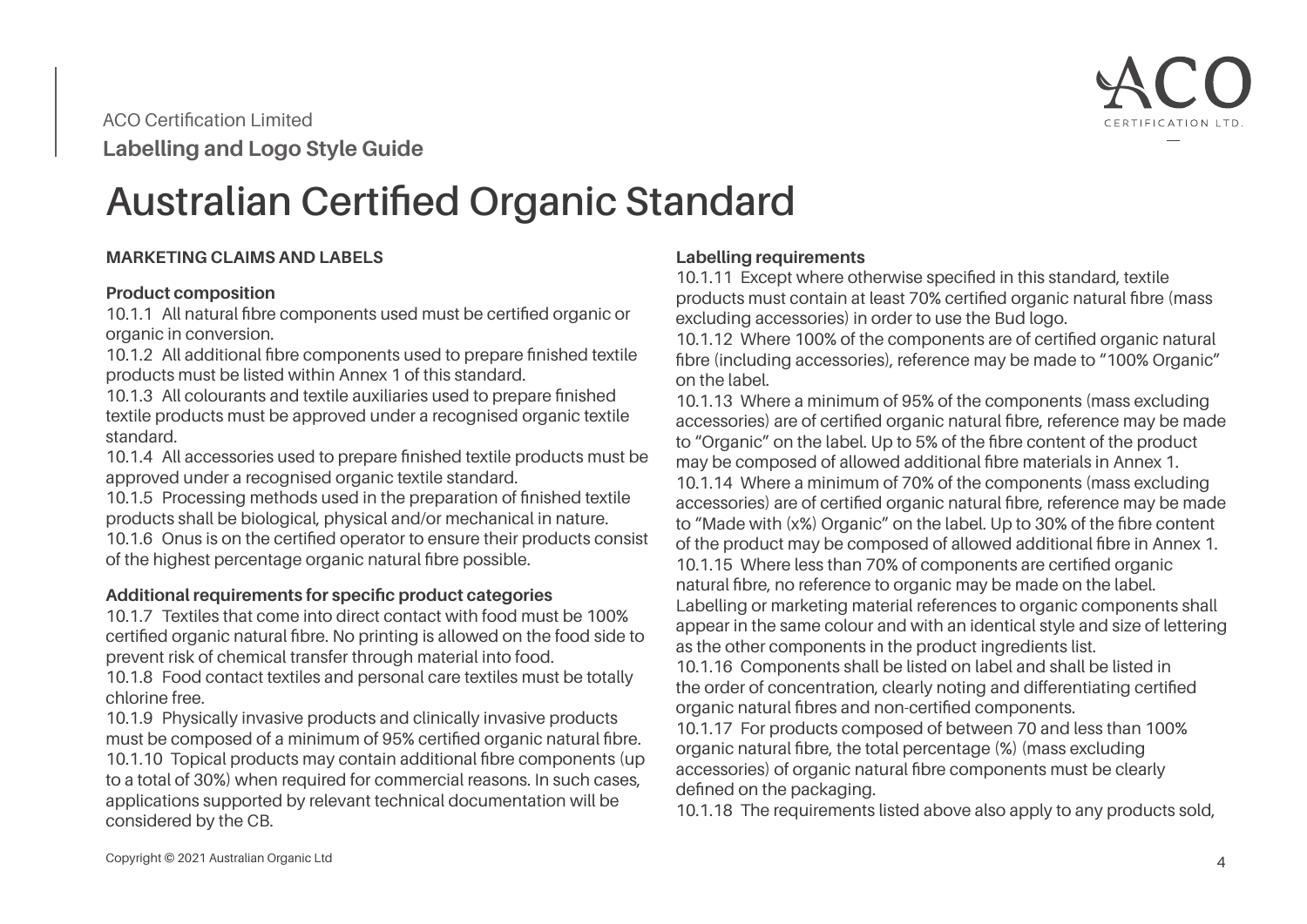

### **Australian Certified Organic Standard**

labelled or marketed as "In Conversion to Organic", with the exception that in conversion ingredients are used in the place of "Organic". 10.1.19 Onus is on the operator to ensure that all legal regulatory and other label requirements are met in regard to labelling and packaging.

**Derogation 10.1.1 Operators shall only use non-organic natural fibre where evidence is provided to the CB clearly demonstrating all the below requirements:**

**a) organic alternatives are not commercially available from at least three regular suppliers**

**b) the justified need of this specific non-organic natural fibre in the product**

**c) a non-GMO statement.**

**Derogation 10.1.9 For physically and clinically invasive products, additional fibre components are not allowed without evidence to CB it is required to meet certain legal medical requirements.**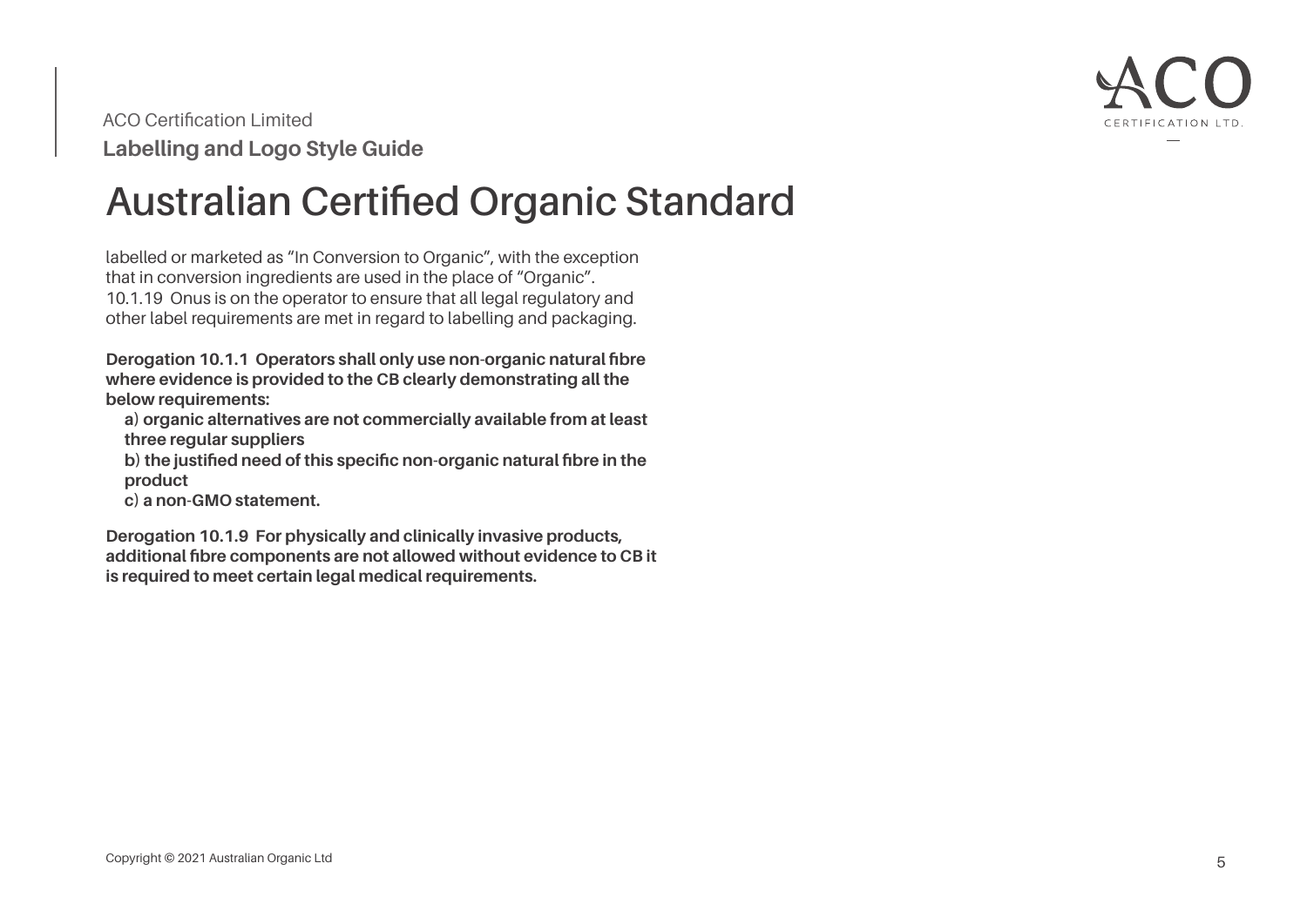

### **Certification Logo**

The logo can be used on labels, packaging, boxes and other marketing materials. (For other samples, see logo summary on page 8).

#### **MINIMUM CLEAR SPACE**

The logo type must be reproduced with a clear area around it which is free from other graphic elements.

#### **MINIMUM SIZE**

The logo should always be clearly legible when shown in both print and online.

#### **MANDATORY**



#### **ALTERNATE OPTIONS**



**Black** - for use on coloured backgrounds or where needed. White inside fill must remain untouched.



**Reversed** - for use when placed on a black or dark background. Inside fill of logo may change to black or dark colour accordingly.

**NOTE: CERT NO. XXXX refers to certification number given by ACOCL.**

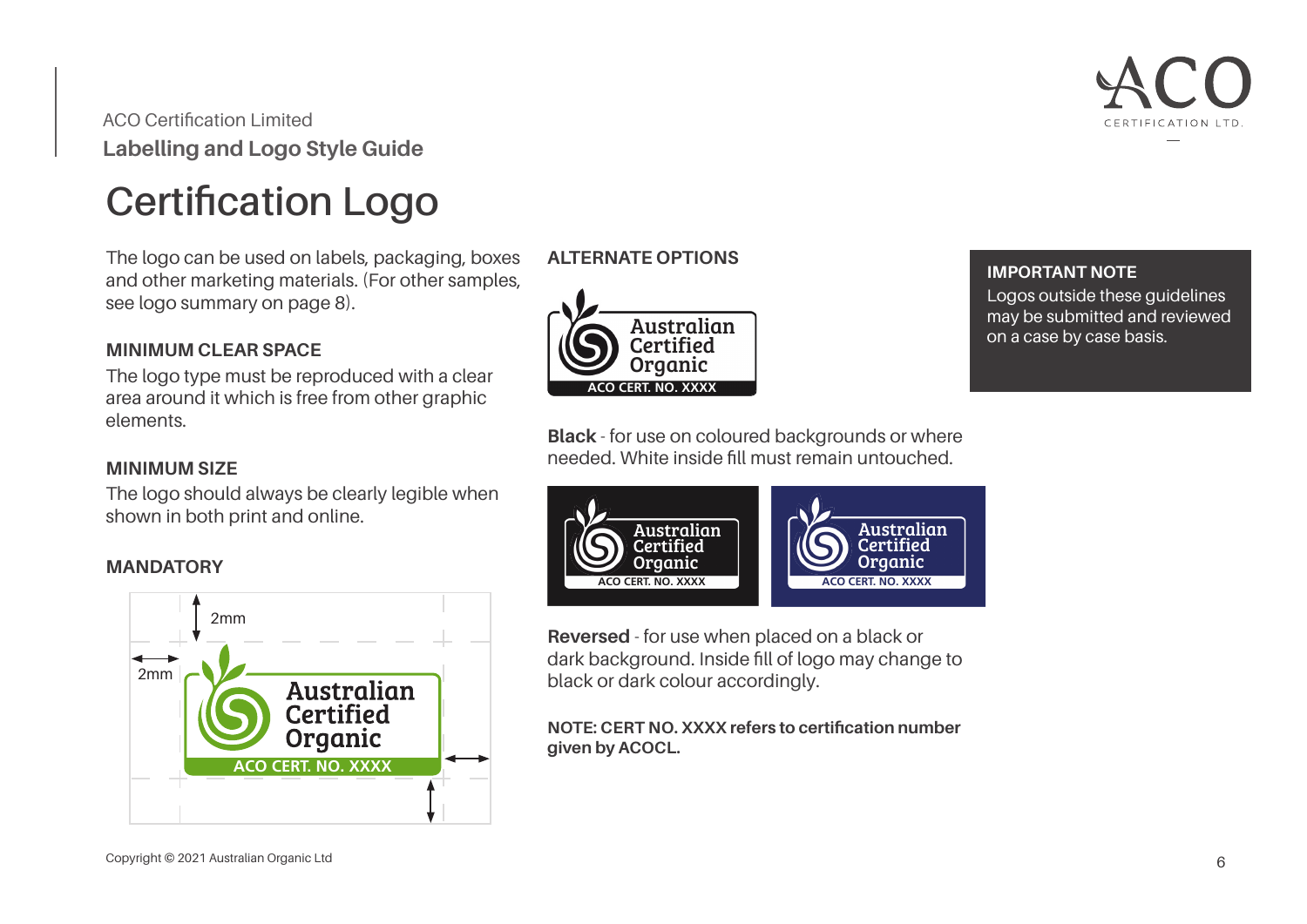

## **Summary of Logos**



Australian Certified Organic Standard Logo + Australian Certified Organic Standard (In Conversion) Logo Australian Certified Organic Standard ACO Imported Logo + Australian Certified Organic Standard ACO Imported (In Conversion) Logo

**ACO CERT, NO. XXXX** 

**ACO** 

Certified

Organic

**ACO CERT NO XXXX** 

**Certified** 

Organic

**ACO** 

**NOTE: The Australian Certified Organic Standard ACO Imported Logo must be used on products that are imported, contain imported components or are processed, packed or made outside of Australia.**

**The Australian Certified Organic Logo may only be used on products which are 100% grown, processed and packed in Australia.**



Non-GMO Compliant